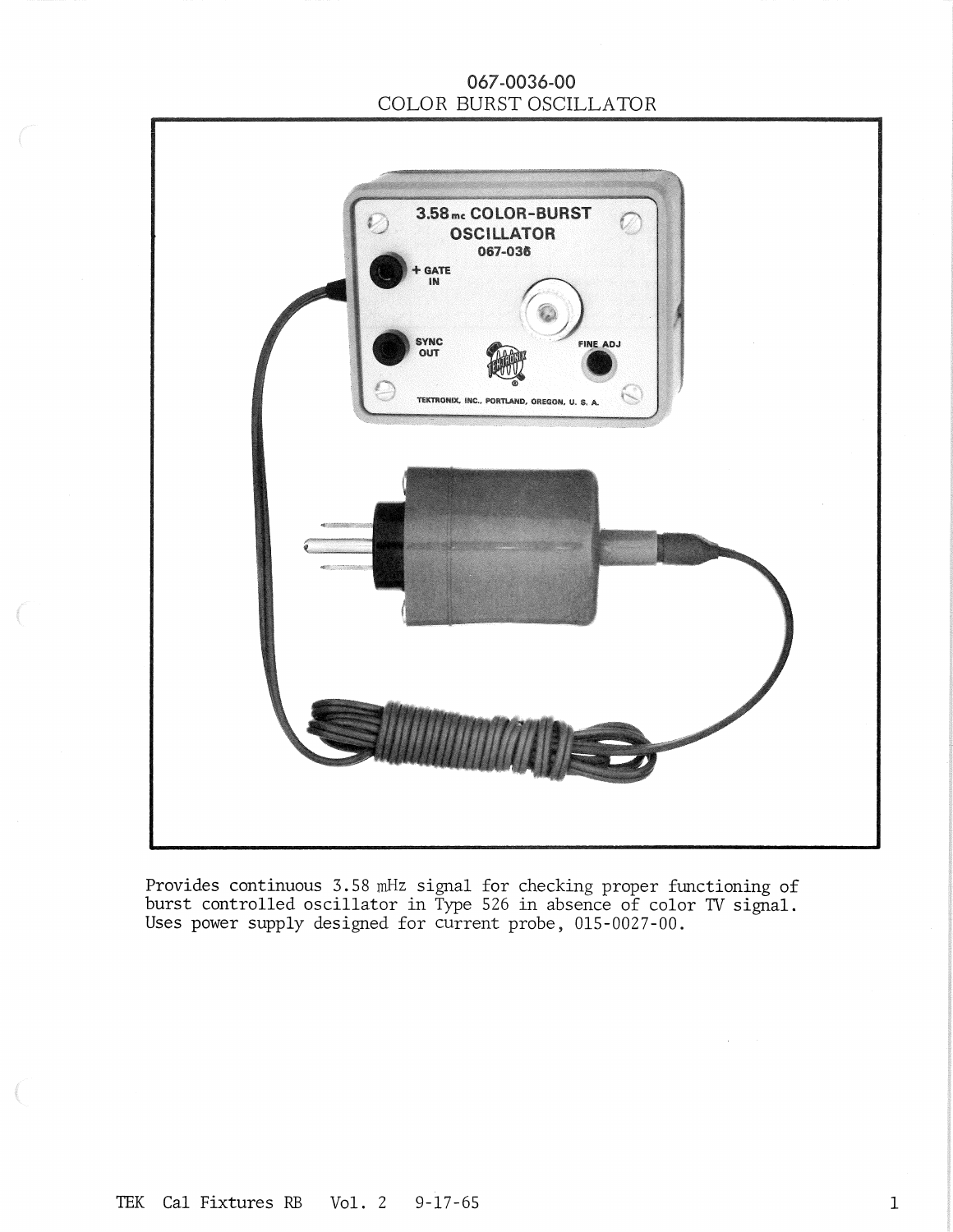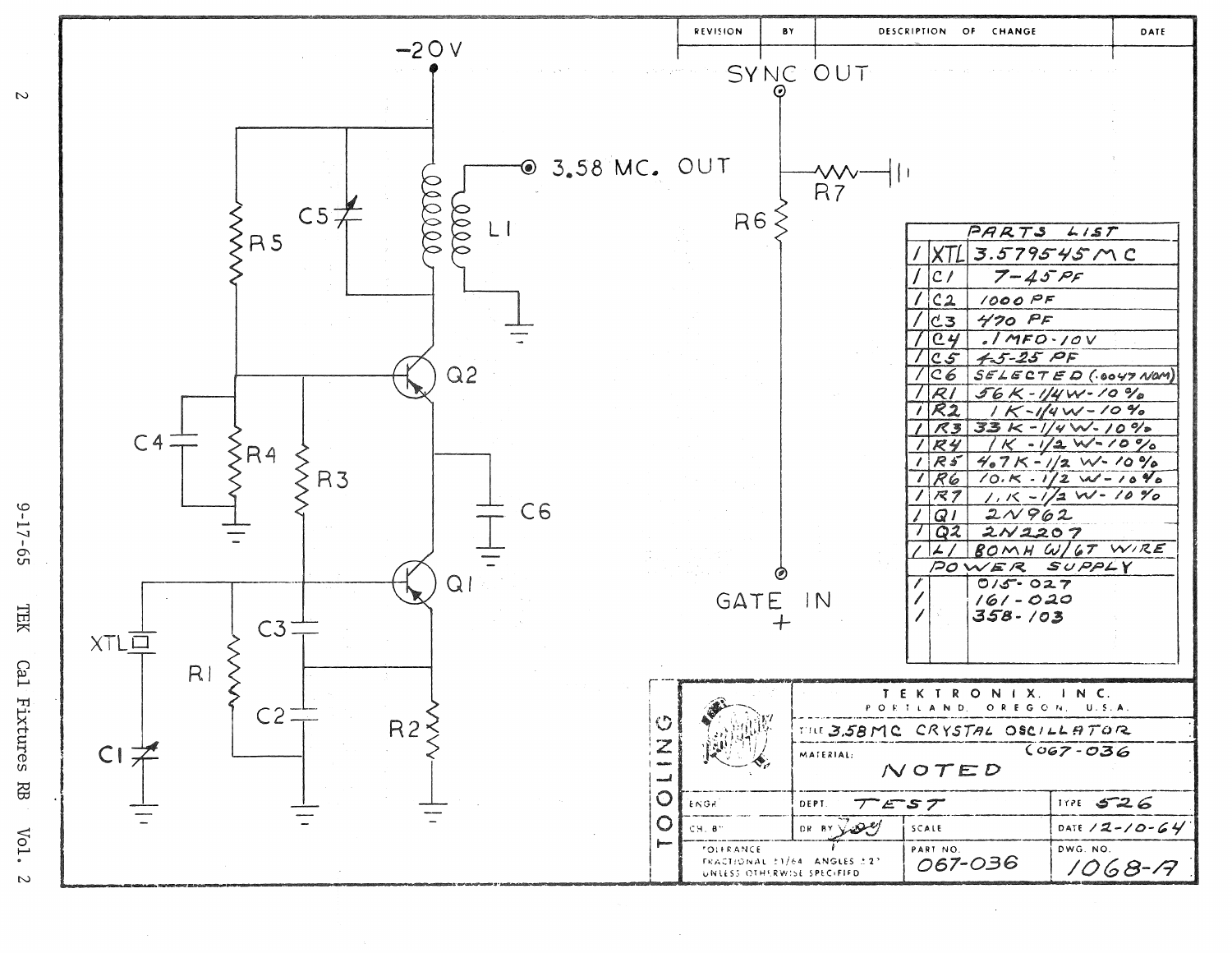POWER SUPPLY

1 ea 015-027 P.S.

1 ea 161-020 Cord

1 ea 358-103 Strain relief

# EARLY MODEL

(Had no identifying number)

![](_page_2_Figure_7.jpeg)

3.58 MC CRYSTAL OSCILLATOR FOR CALIBRATING TYPE 526

 $\mathcal{L}$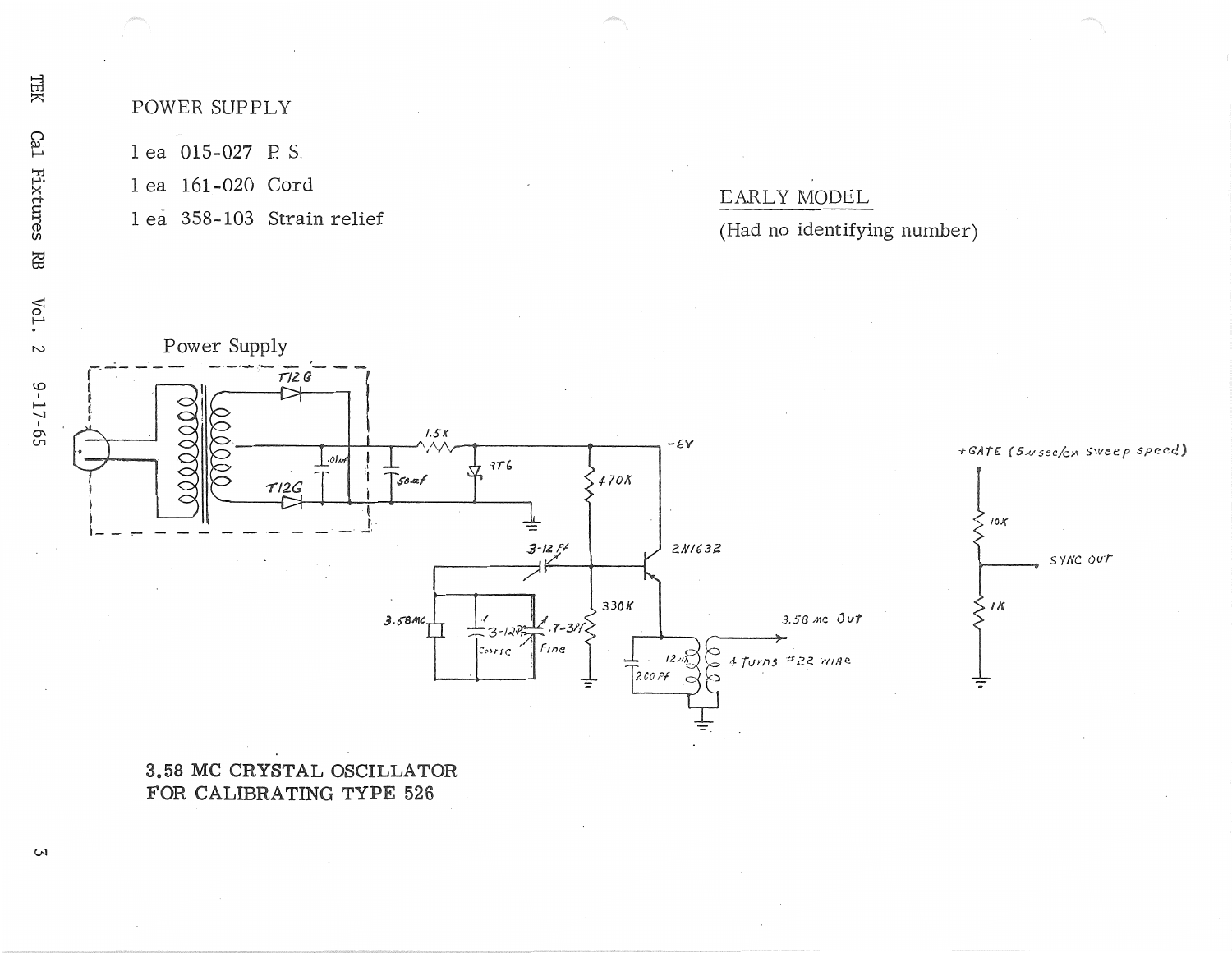$\hat{\mathcal{L}}$  $\label{eq:2.1} \frac{d}{dt} \left( \frac{d}{dt} \right) = \frac{d}{dt} \left( \frac{d}{dt} \right) = \frac{d}{dt} \left( \frac{d}{dt} \right) = \frac{d}{dt} \left( \frac{d}{dt} \right) = \frac{d}{dt} \left( \frac{d}{dt} \right) = \frac{d}{dt} \left( \frac{d}{dt} \right) = \frac{d}{dt} \left( \frac{d}{dt} \right) = \frac{d}{dt} \left( \frac{d}{dt} \right) = \frac{d}{dt} \left( \frac{d}{dt} \right) = \frac{d}{dt} \left( \frac{d}{dt} \right) = \$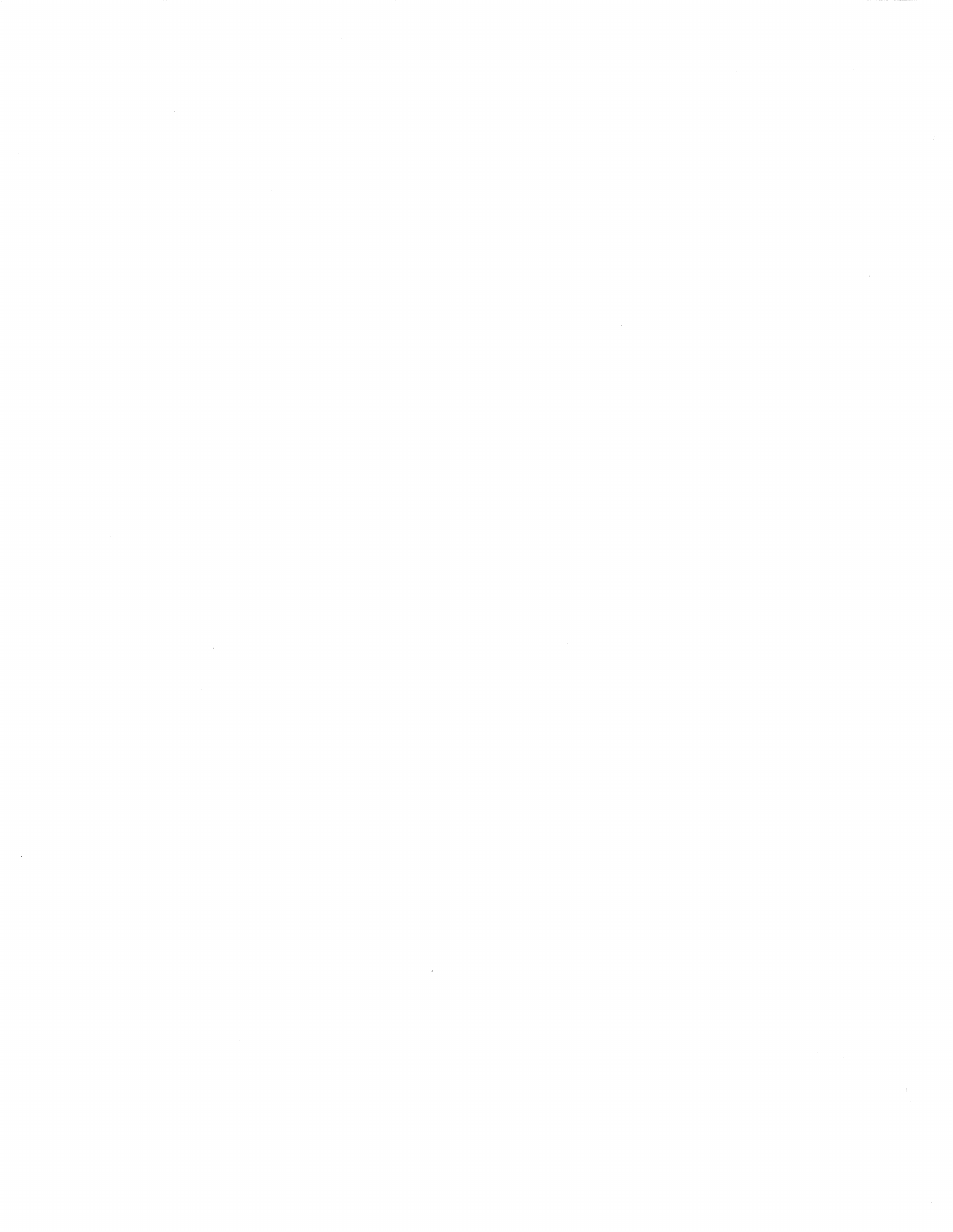#### 067-0036-00

3.58 MC CRYSTAL OSCILLATOR ADJUSTMENT (Early Model)

#### **INSTRUCTIONS:**

- $( )$ Connect a composite color signal from a Conrac TV Tuner or other  $1<sub>o</sub>$ similar source to the Channel A Input of the Type 526.
- $( )$ 2. Terminate the remaining end of the Channel A Input loop in 75  $\Omega$ .
- $\left( \right)$ 3. Connect the 3.58 MC Oscillator Output to the 3.58 MC Subcarrier Input of the Type 526.
- $( )$ Terminate the remaining end of the 3.58 MC Subcarrier Input in 75  $\Omega$ .  $4.$
- $( )$ 5. Switch Subcarrier Selector to External CW position.
- $( )$ 6. Switch Display Selector to Test Circle Oscillator Off position.
- $( )$ 7. Switch Input Selector to Channel A and adjust Channel A Gain for a normal display.
- 8. Adjust the 3.58 MC Crystal Oscillator "Freq. Adj." (use a non- $\left( \right)$ metallic adjustment tool) for a null in a single rotating vector.
	- Normally, the 3.58 MC Crystal Oscillator will not Note: drift more the ±10 cycles in an 8 hour period. To insure greatest accuracy, the oscillator should be checked against a composite color burst signal each day it is used. Failure to terminate unused input loops can cause oscillator frequency change of ±5 cycles or more.

#### LINE SWEEP OPERATION

- 1. Connect the +Gate Output of any 500 Series scope (5 µsec/cm sweep  $\left( \quad \right)$ speed) to the +Gate Input of the 3.58 MC Crystal Oscillator.
- 2. Connect the Sync Pulse Output of the oscillator to the Ext. Sync  $\left( \right)$ Input of the Type 526 and switch Sync Selector switch to External.
- () 3. Switch Display Selector to Line Sweep.

 $RF$  $5/4/62$ 

5